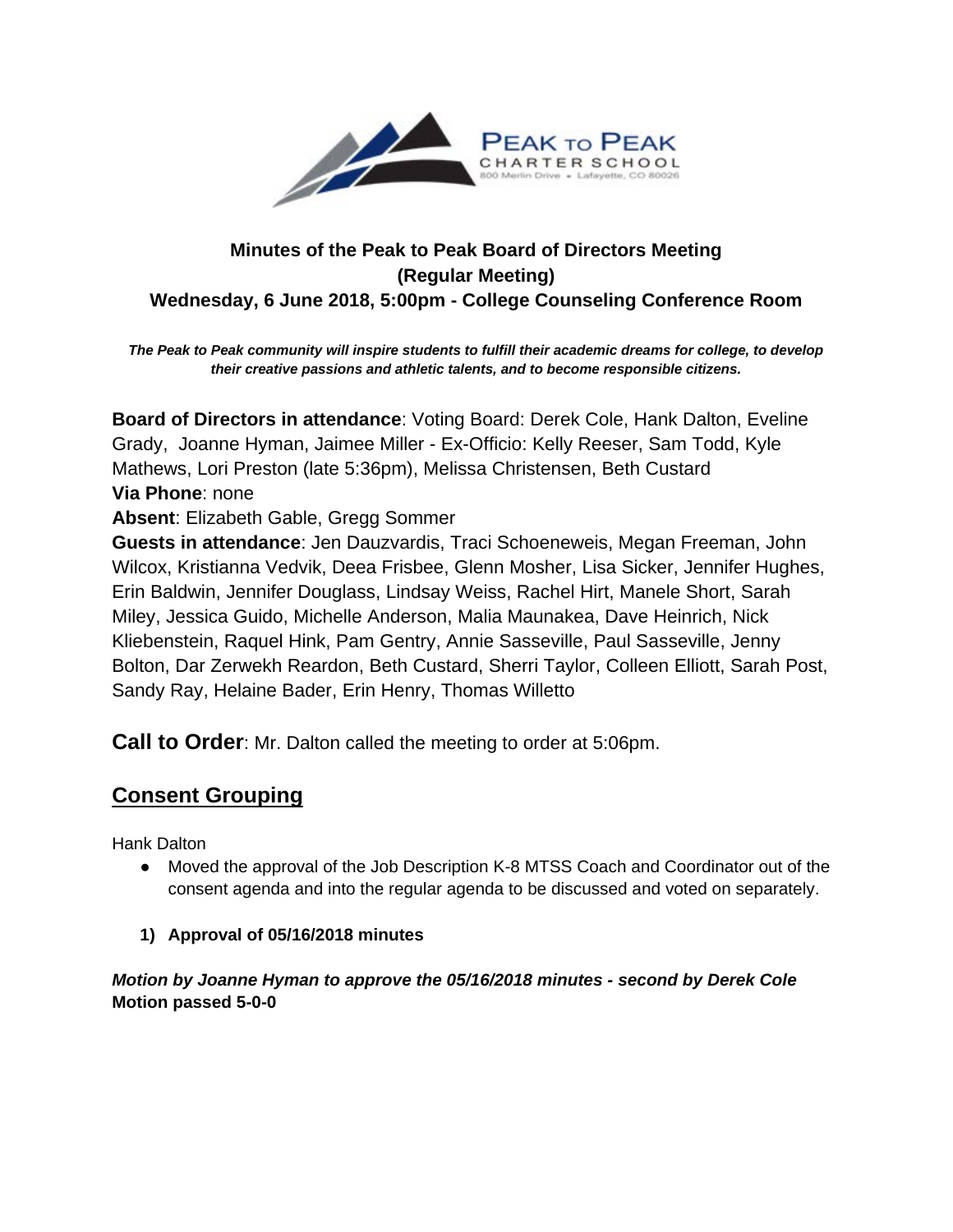# **Celebrations/Kudos**

Kelly Reeser

● Kudos to Jen Dauzvardis for creating the new website and launching it. It has been a big undertaking with great results.

#### Kyle Matthews

● Peak to Peak has TWO teams in the national finals for the Paradigm Challenge. Each team has won a minimum of \$200, with an educator grant of \$100. This summer judges will determine who wins the top three prizes, ranging from \$2000- \$10,000 for each level. If they go on to the grand prize, they will win \$100,000 to take their innovation to the next level (and 5K for the school). Our two teams are: Penelope and Ivy Letter, Elementary Level, "Turtle Jackets for Helping Homelessness" (with Megan Hensen inspiring their biomimicry project.) and Kate Berg, High School Level, "Repurposing Orange Pulp for Bioplastic".

Jaimee Miller

● Recognized two outgoing members for their service: Hank Dalton and Gregg Sommer. She thanked them for their services on the Board of Peak to Peak and for holding various positions during their terms.

Hank Dalton

● Has received accolades from community members on the efficient functioning of the board. Thanked the entire board for their work.

# **Public Comments**

Jennifer Douglass

• Addressed the recent departure of some students and teachers. Urged the leadership to listen and respond to the concerns related to those departures.

Camille Ibsen

● Shared her concern that teachers and counselors are not being heard. Shared her concern about the school's switch to an 8 period day.

Malia Maunakea

• Shared that she is hearing rumors about unhappy staff and teachers. As a parent who loves the school she would like to know how to best support teachers, staff and the board.

### **EDE Report**

Kelly Reeser reported the following: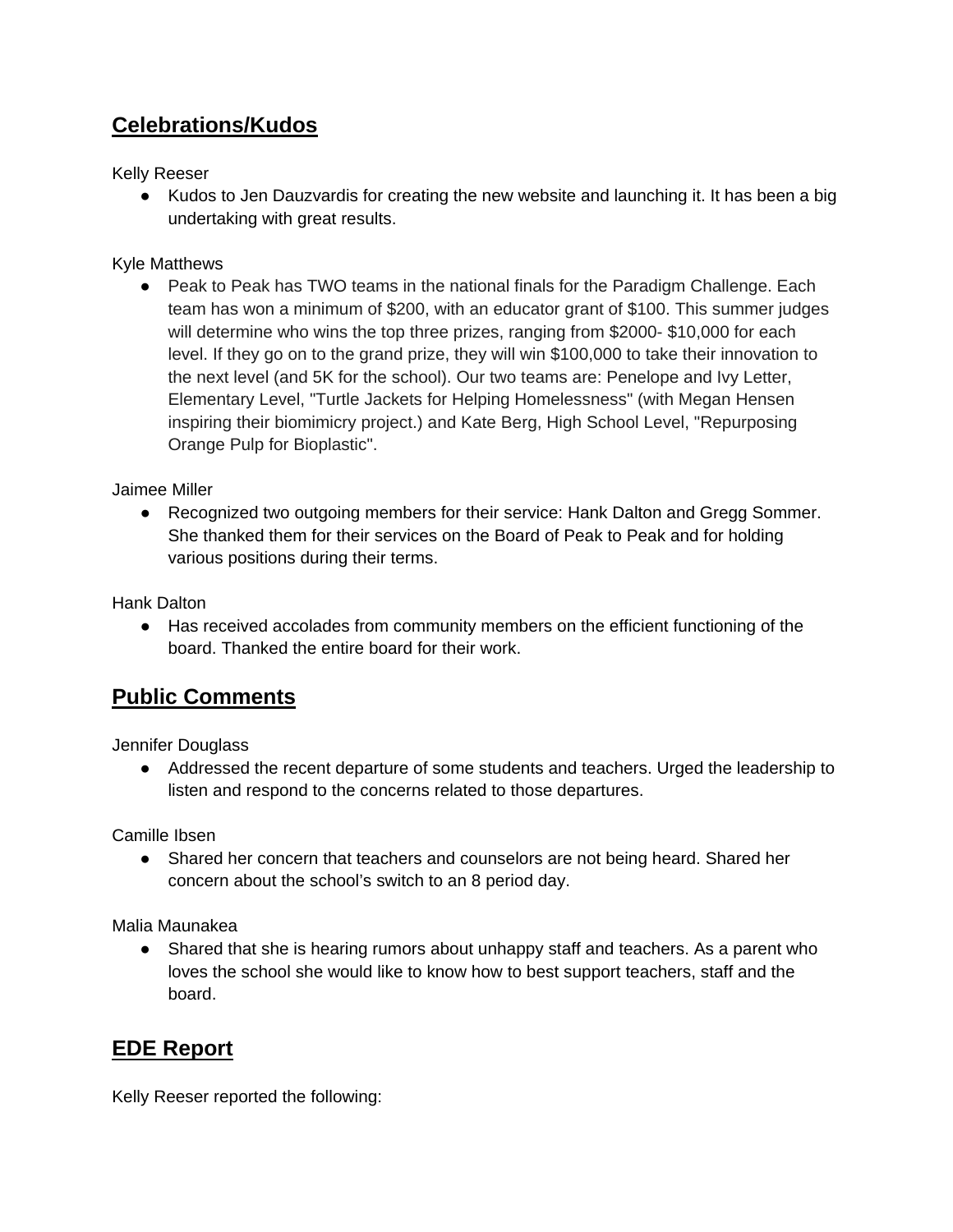- The Master Schedule is complete. Counselors have been busy balancing sections to ensure that as many student requests could be honored. New elective courses will be offered.
- The ELT has been planning for professional development (PD) for next year. It will include specific supports for teachers with regards to the 8 period day schedule switch.
- PD days will focus on supporting enhanced communication systems for teachers with regards to the 8 period day.
- The August PD days will focus on a refresher of staff agreements with a focus on concepts presented in 'The Culture Code' by Daniel Coyle.
- Staff will be explicitly invited to attend meetings for different levels and committees (monthly level meetings, curriculum committee meetings etc.)
- ELT is open to implementing other ideas from staff and students.
- Discussions are ongoing about launching a 'listening campaign' with regard to the newly purchased land. The aim is to gather input from all stakeholders on the matter.
- Kudos to the hiring team for their continued work. We currently have three open teaching positions as well as several head coach positions open.

Discussions/clarification:

● The listening campaign will be embedded in the strategic plan - it's not a separate standalone committee.

# **EDO Report**

Sam Todd reported the following:

- On the facilities/capital projects front:
	- The sidewalk renovation and roof drain re-routing project is in full swing.
	- The ES carpeting project is almost finalized. All ES classrooms will have carpeting.
	- In July, the HVAC systems will be upgraded. John Wilcox will be able to regulate temperatures remotely which should translate into significant cost savings.
- Property and Casualty insurances came in very competitively.
- There is a wind damage claim in process The total damage could be as high as \$70K and an insurance claim is being processed.
- P2P has retained its S&P BBB+ rating.
- Fundraising:
	- Two major gifts have been identified for the scholarship fund Glenn Mosher will plan a gift challenge around that.
	- There is a proposal for establishing a Fund Development Advisory Council (FDAC)
	- $\circ$  Run for the Peak event was a success, bringing in over \$30K as well as triple the amount of donors we usually have had. This is largely due to new new fundraising software.
- Based on Jessy Rozitis presentation to the ELT demonstrating a financial benefit to P2P, we will move our short term disability program to a self-insured model.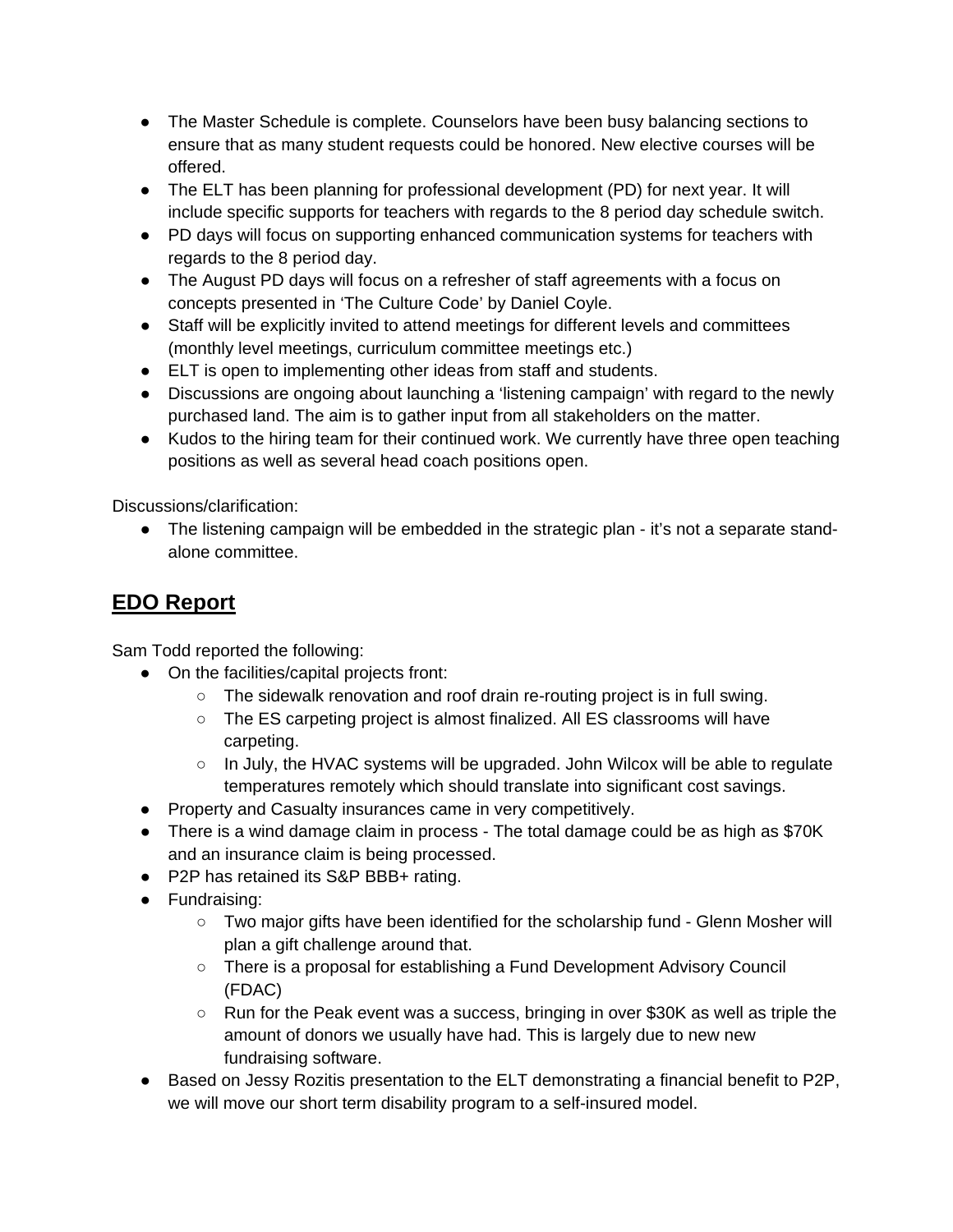- Total compensation statements were sent to all employees.
- This was a banner year for the Colorado League of Charter Schools (League) Board which achieved significant funding increases for CO schools.
- Kelly Reeser and Sam Todd will present at the National Conference of Charter Schools on the Peak Option.

Discussions:

- A change in Mill Levy distributions from BVSD would affect our credit rating.
- Run for the Peak brought in \$31K and the annual gala brought in roughly \$90K net.

## **Job Description - K-8 MTSS Coach & Coordinator**

Kelly Reeser

The ELT is requesting approval of the K-8 MTSS Coach & Coordinator position. This role will address pressing needs for our administrative structure, coordinated communication and targeted support for teachers. Kelly Reeser shared a diagram that explains the process and schedule behind the support systems for students with identified needs. The goal is that students will receive adequate and consistent services due to streamlined communications/organizations between all parties.

Q&A:

- This position can be measured through our KPIs and should show a growth in student performance next year.
- Position will enhance classroom practices and result in students being better served in the classroom.
- The position is budgeted for (see budget under interventionist)
- Position will provide significant support to teachers.
- Request is made to include teaching qualification in the JD.

**Motion by Jaimee Miller to approve the Job Description for a K-8 MTSS Coach & Coordinator adding 'teaching qualification' to the JD, second by Derek Cole** *Motion approved 5-0-0*

### **HOD Process for Candidate Recommendations**

Jaimee Miller moved to update the HOD process document, taking out the Candidate Recommendation for board review, second by Eveline Grady

Discussion/Question or Concerns:

- Joanne Hyman shared a concern that such a step would impede on the board's hiring role.
- Hank Dalton highlighted that the Board has hired the EDE to be the hiring authority. As such, all hiring activity is delegated to the EDE through the HOD process.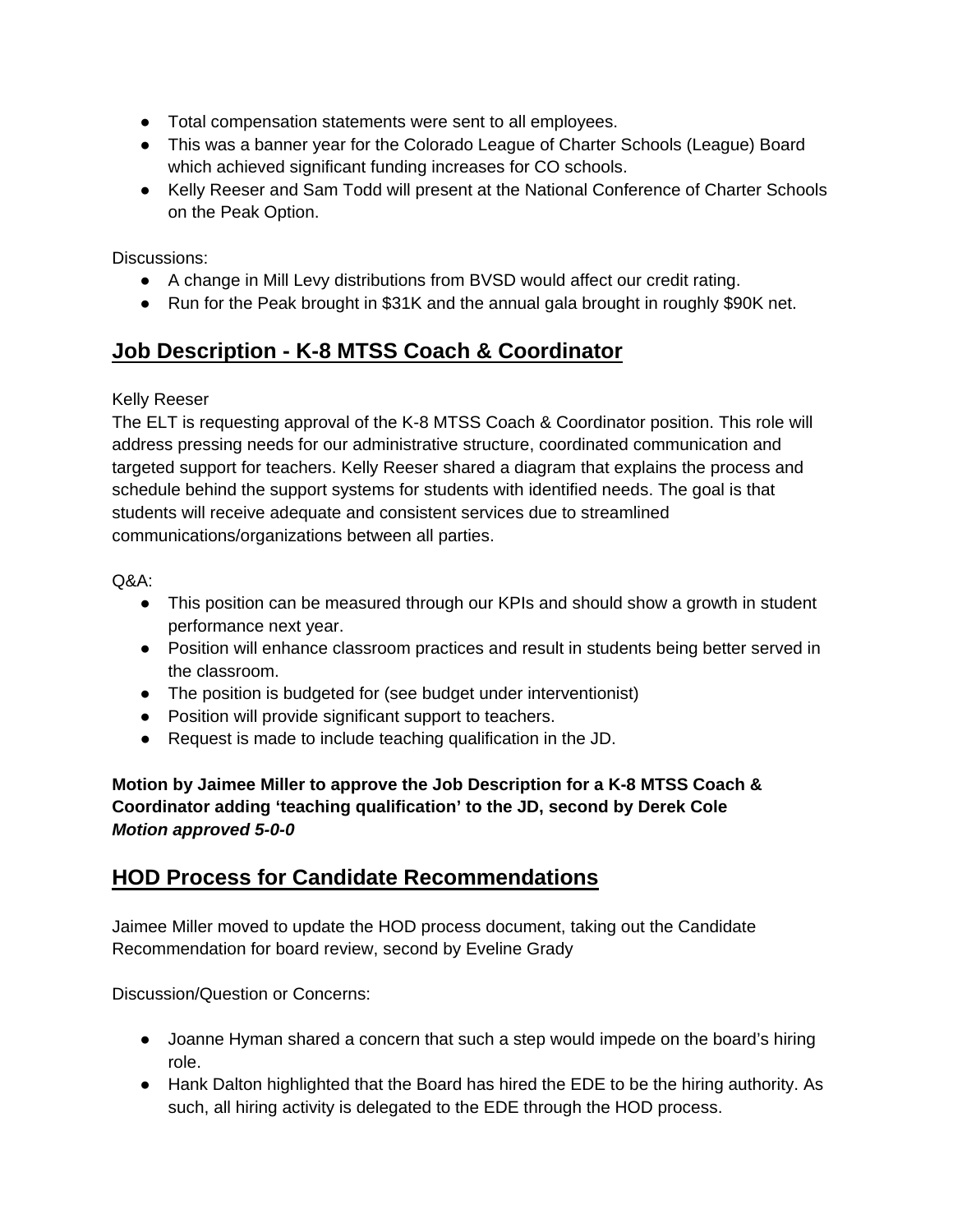- Eveline Grady added that the HOD process has Board oversight as two Board members attend HOD meetings.
- Ad-hoc comments from the floor were not entertained.

#### *Motion by Jaimee Miller to approve the updated HOD Process for Candidate Recommendations, second by Eveline Grady*

**Motion passed 4 (Eveline Grady, Jaimee Miller, Derek Cole, Hank Dalton) - 0 - 1 (Joanne Hyman)** 

## **Fund Development Advisory Council Establishment**

Glenn Mosher was invited to speak to the establishment of a Fund Development Advisory Council (FDAC). The board received a document on the proposed FDAC which outlines its procedures and processes. It will provide a platform to involve parents and other interested community members. It will however have no decision making authority. The advisory function of this council could take on different forms as its members could be invited to be part of a speaker series for our students.

Derek Cole

• Shared his enthusiasm for this proposal and thanked Glenn Mosher for fleshing out this idea. The committee is designed to be an advisory committee to the school and its fundraising arm.

#### *Motion by Derek Cole to approve the establishment of the Fund Development Advisory Council, second by Joanne Hyman* **Motion approved 5-0-0**

### **ELT Goals/Improvements for next year**

Kelly Reeser

- Employee survey has prompted solution oriented discussions within the ELT.
- Enhanced student achievement is the reason behind a switch to an 8 period day. ELT foresees positive outcomes. FTEs have been adjusted with positive impact for teachers. A lot of work still needs to be done to support our staff. Principals have been aligning their work and structures for best teacher support.

Kyle Matthews

- The 8-period day will allow for stronger collaboration between teachers one of the biggest benefits of this switch.
- A 90-minute class will give students more exploratory time which will allow them to go deeper into their learning. This will also allow for more check-in times with teachers, more formative assessments etc.
- The block system will offer more time for projects and local field trips.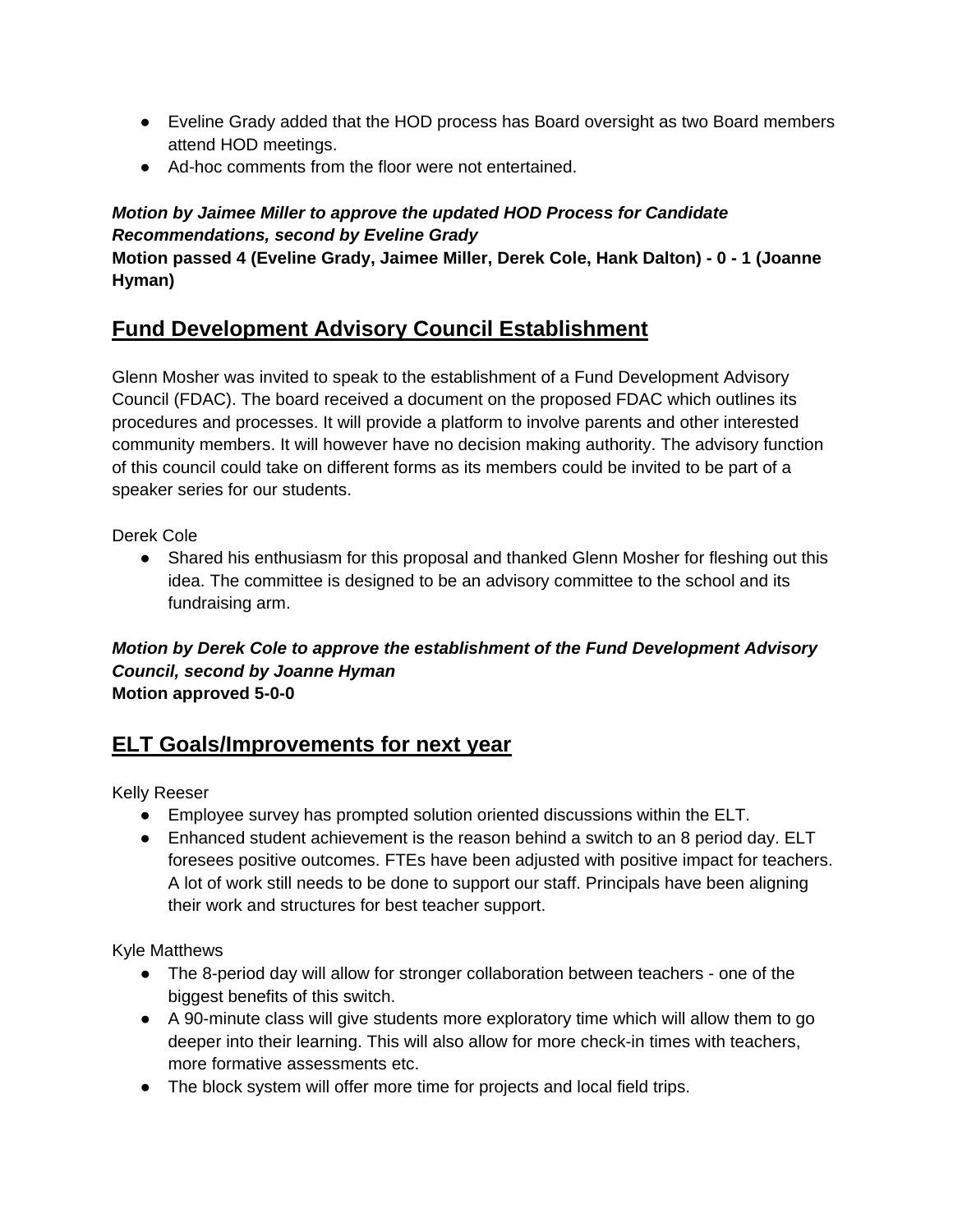● Some teachers are even exploring double block days (combination of LA & history for example)

Lori Preston

- At the Middle School level the 8 period day has allowed for a more extensive course offerings (guitar, independent seminar, individual and team sports).
- The desire for adding an MTSS coach to the team came from teachers it will be a great addition.
- The 8-period day will allow for more collaboration time for teachers, more intentional support for students and math enrichment at every level.

Jaimee Miller

- Suggested that we garner staff feedback throughout the year, not just at the end of the year. That would allow for stronger communication and a strengthening of relationships.
- Themes for next year should be around improved communications between staff, ELT, parents and board, and strengthening those relationships.The board would like to hear more regularly on those themes.
- We will also need to put our arms around the newly established DAC innovation listening campaign with input from the whole community.

Lori Preston

● Emphasized the importance of not naming the space for the newly purchased land quite yet and to get community feedback on it first.

Hank Dalton

● Suggested to move staff survey more towards mid-year as it might set up ELT for more solution oriented discussions.

Eveline Grady

● Suggested to strengthen relationships with BVSD and having a steady presence at their board meetings, perhaps adding a liaison to BVSD.

Jaimee Miller

● Added that it will be important to establish good communications with the new BVSD superintendent who will start July 1st.

Kyle Mathews

● Staff agendas will be shared with the whole staff. This will allow teachers who want to be part of a different meeting (curriculum or different level) to attend those. This will enhance cross curricular dynamics.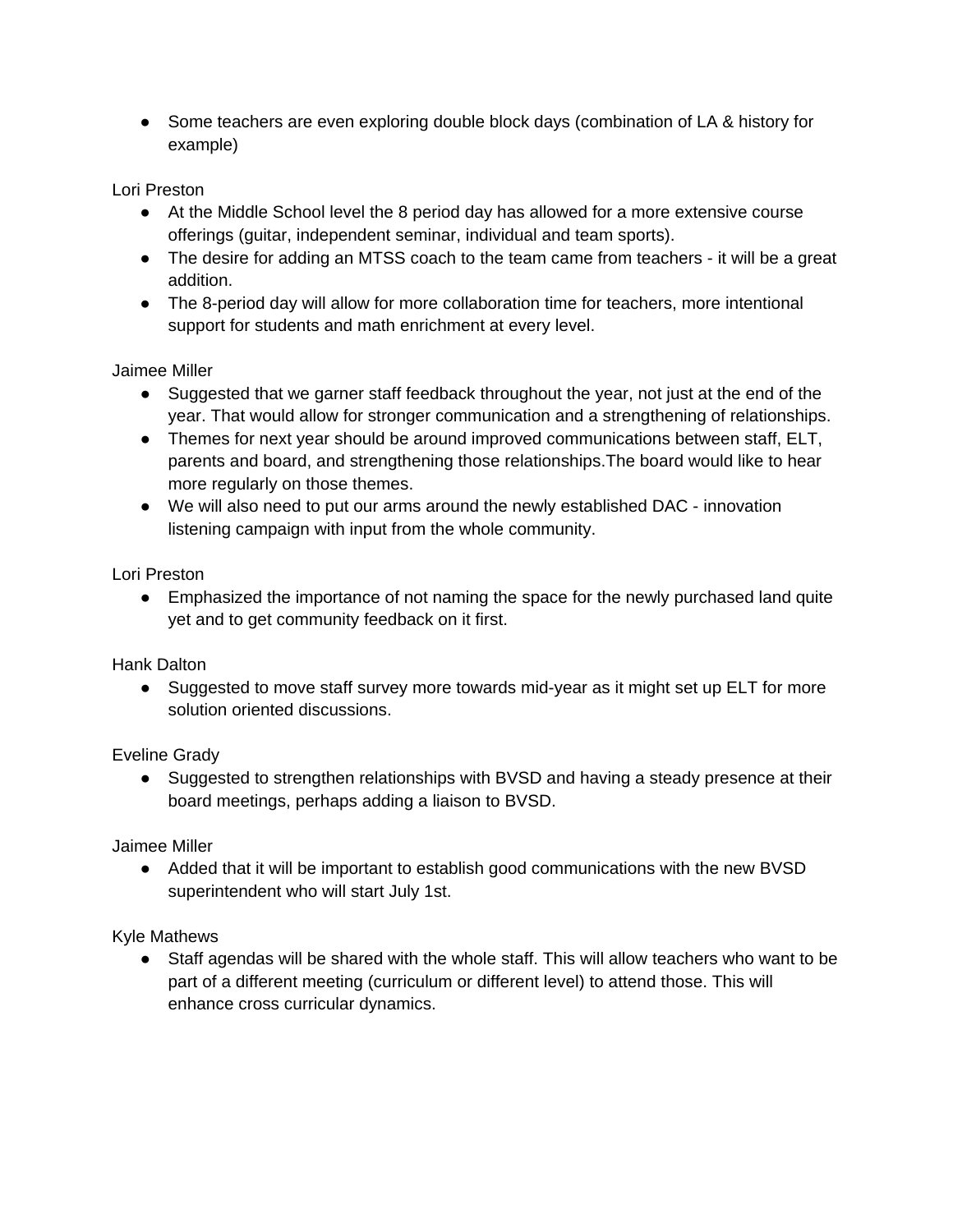## **Board Orientation for 2018/19**

Jaimee Miller walked the Board through the highlights of next school year calendar. On August 3rd there will be a new member orientation. It's an open meeting which will be led by Jen Dauzvardis. The next regular meeting will take place on August 8th at 5pm. At that meeting we will discuss and decide on board positions & committee liaisons and vote in new officers. The meeting will end with a training session by Jen Dauzvardis.

### **BVSDs implementation of the Mill Levy Equalization Act**

Derek Cole

● Thanked all parents, teachers and community members who showed up at the last BVSD meeting. We filled the room and it made an impact.

Kelly Reeser

● Shared that BVSD will vote on June 12th on a revised document. The BVSD board will adopt a plan to share mill levy overrides at 95%, unless a contract is in place that says otherwise. This is the best outcome we could have hoped for as it honors our contract.

Sam Todd

● Shared that he still has some concerns as BVSD can revise their decision each year. We will plan on challenging any plan that will not honor our contract.

Discussions/Comments:

- We need to continue engaging with BVSD and making it clear that all BVSD students deserve to be treated the same.
- The League should work with the sponsors of the law so that appropriate amendments can be made to honor the intent of the law.
- According to the League, BVSD is the only school district considering program based funding distribution.

All agree to stay attentive and track all conversations around this issue.

### **Future Meeting Topics, Board Calendar for 2018/19**

Joanne Hyman

- Suggested looking into salary structure for teachers as well as current offer letters staff members receive.
- Suggested a fresh look at communication pathways.

[Note: P2P is an at-will school that issues offer letters to staff, not contracts.]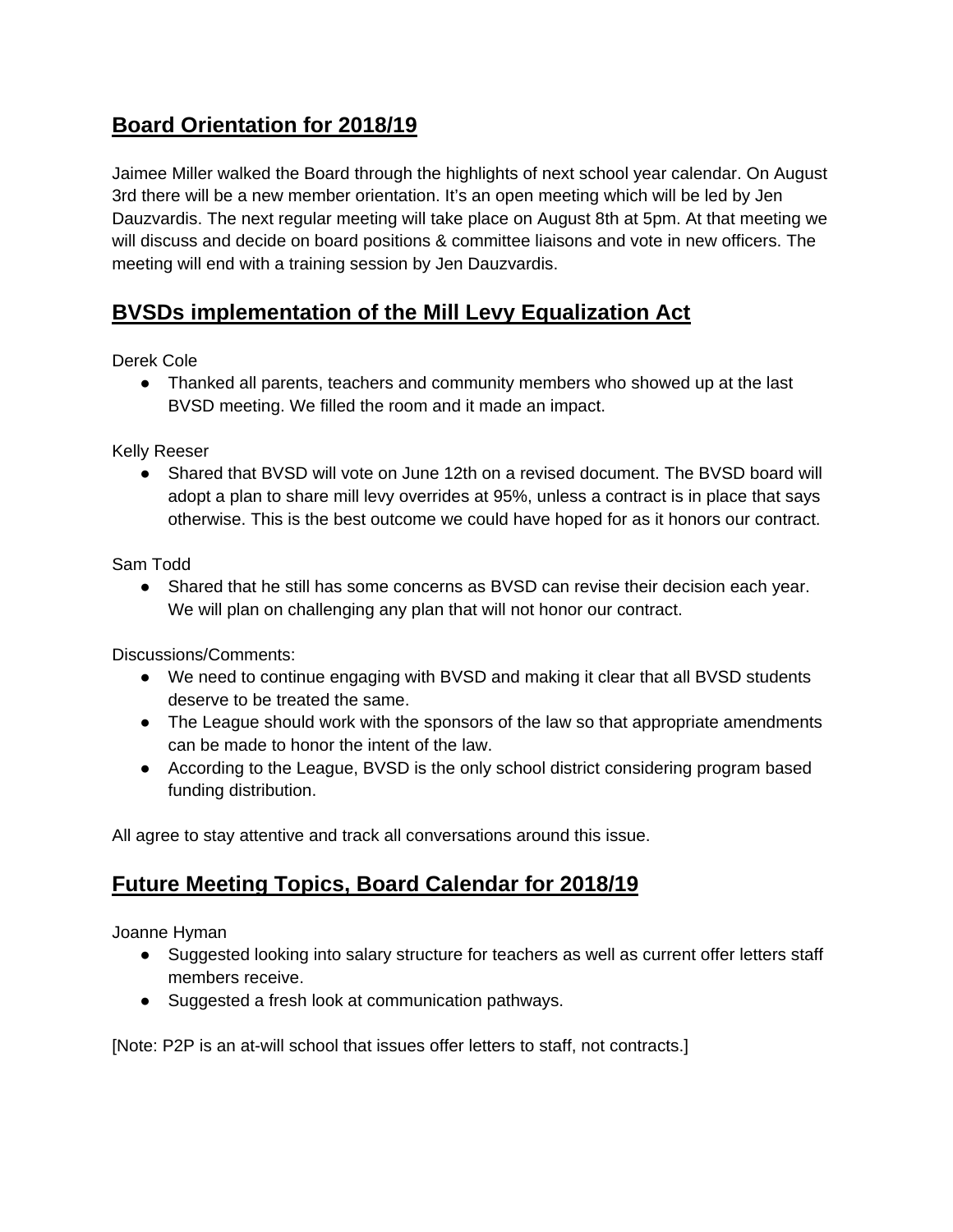Jaimee Miller

- The draft Board calendar has 19 meetings, but would like to suggest reducing meetings to 17 times as was done this year. To be further discussed in August.
- The board lunch for staff will be held on August 9th at noon in the cafeteria. The welcome staff picnic will take place on August 17th. The welcome coffee to parents is scheduled for 8 a.m. August 16th at the respect wall.

### **Board Self-Assessment & Wrap-up**

Jen Dauzvardis

- Helped the board to reflect on governance structures.
- Thanked the board for being explicit concerning formalities around public comments as well as making motions prior to discussing agenda items.
- Voting can occur during a first hearing or a second hearing. Nothing is set in stone and in this instance a vote was taken with the best interest of our students in mind.
- Concerning out-of-order activity, she urged the board to look at the larger strategic plan, think about proportionality and being mindful of relationships. It helps if the board is aligned on its interpretation of Robert Rules.
- Board members completed a 3/2/1 prompt. A debrief revealed that it helps to be clear about appropriate community input and redirect how that input can be made most effectively.

At 6:40pm the board took a 19 minute break.

## **Executive Session - Personnel (EDE/EDO evaluations)**

*At 6:59 pm Hank Dalton moved the Voting Board to go into Executive Session for the purpose of discussing Executive performance evaluations, as authorized by Colo. Rev. Stat. sec. 24-6-402(4)(f). Joining the Voting Board were Deea Frisbie and Colleen Elliott, newly elected to the Board, who take their seats on July 1st and were authorized to be present.* 

At 8:15 pm the Board returned to its regular meeting.

#### **Adjourn Peak to Peak Board Meeting**

*Motion to adjourn the meeting by Hank Dalton, second by Derek Cole* **Motion passed 5-0-0.**

Meeting was adjourned at 8:16pm.